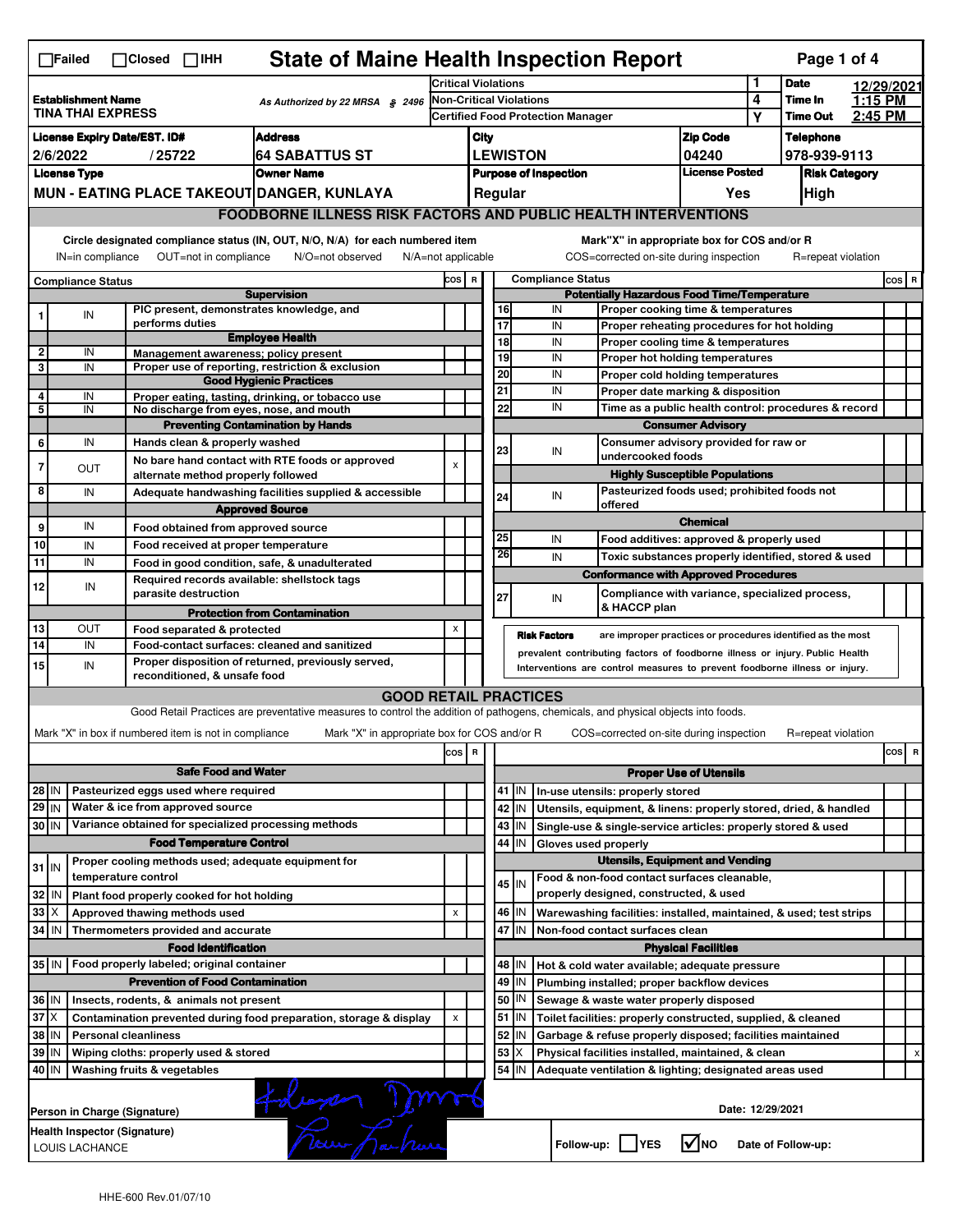|                                                       | <b>State of Maine Health Inspection Report</b> | Page 2 of 4                     |                                         |              |                           |                                  |  |  |  |  |  |
|-------------------------------------------------------|------------------------------------------------|---------------------------------|-----------------------------------------|--------------|---------------------------|----------------------------------|--|--|--|--|--|
| <b>Establishment Name</b><br><b>TINA THAI EXPRESS</b> |                                                | As Authorized by 22 MRSA § 2496 | 12/29/2021<br><b>Date</b>               |              |                           |                                  |  |  |  |  |  |
| License Expiry Date/EST. ID#<br>2/6/2022<br>/25722    | <b>Address</b><br><b>64 SABATTUS ST</b>        |                                 | City / State<br><b>LEWISTON</b><br>' ME |              | <b>Zip Code</b><br>104240 | <b>Telephone</b><br>978-939-9113 |  |  |  |  |  |
| <b>Temperature Observations</b>                       |                                                |                                 |                                         |              |                           |                                  |  |  |  |  |  |
| Location<br>Temperature                               |                                                |                                 |                                         | <b>Notes</b> |                           |                                  |  |  |  |  |  |
| walk in cooler                                        | $41*$                                          | mushroom                        |                                         |              |                           |                                  |  |  |  |  |  |

| take out container | $179*$       | fried rice        |
|--------------------|--------------|-------------------|
| 3 bay              | 50-99 ppm    | chlorine solution |
| reach in cooler    | $40^{\star}$ | air temp          |
| hand wash sink     | $118*$       |                   |
| rice cooker        | $175*$       | rice              |

**Person in Charge (Signature)**

**Health Inspector (Signature)**  LOUIS LACHANCE



**Date: 12/29/2021**

HHE-601(a)Rev.01/07/10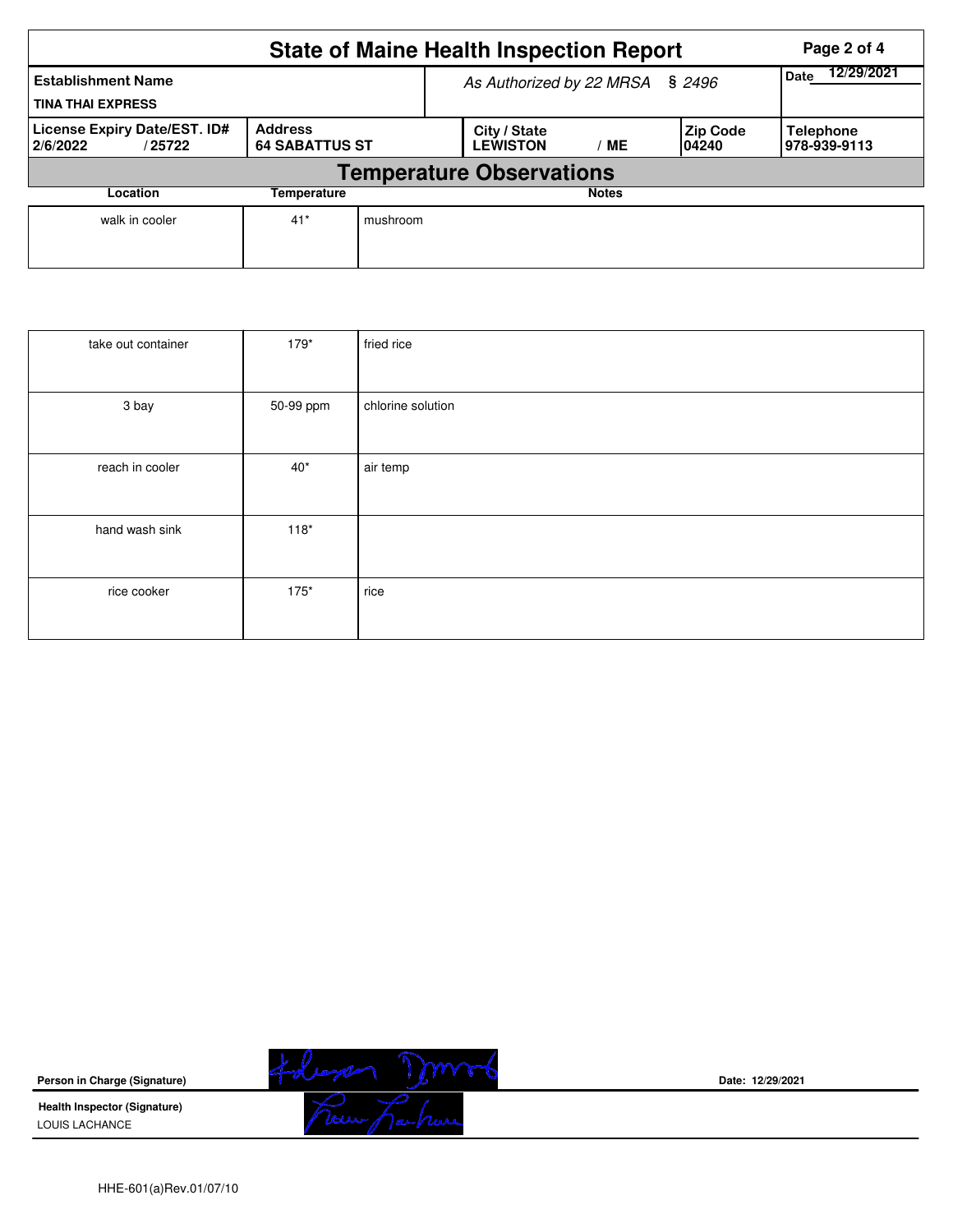|                                                                                                                                                    | Page 3 of 4                             |                                 |    |                          |      |            |  |  |  |  |
|----------------------------------------------------------------------------------------------------------------------------------------------------|-----------------------------------------|---------------------------------|----|--------------------------|------|------------|--|--|--|--|
| <b>Establishment Name</b>                                                                                                                          |                                         |                                 |    |                          | Date | 12/29/2021 |  |  |  |  |
| <b>TINA THAI EXPRESS</b>                                                                                                                           |                                         |                                 |    |                          |      |            |  |  |  |  |
| License Expiry Date/EST. ID#<br>2/6/2022<br>/25722                                                                                                 | <b>Address</b><br><b>64 SABATTUS ST</b> | City / State<br><b>LEWISTON</b> | ME | <b>Zip Code</b><br>04240 |      |            |  |  |  |  |
| <b>Observations and Corrective Actions</b>                                                                                                         |                                         |                                 |    |                          |      |            |  |  |  |  |
| Violations cited in this report must be corrected within the time frames below, or as stated in sections<br>8-405.11 and 8-406.11 of the Food Code |                                         |                                 |    |                          |      |            |  |  |  |  |
| 7: $3-301.11(A)(B)(D)$ : C: Food employees are handling ready to eat foods with bare hands.                                                        |                                         |                                 |    |                          |      |            |  |  |  |  |

INSPECTOR NOTES: Food worker plated cooked chicken w bare hands. Use clean gloves or clean utensils to handle food ready to eat. \*DISCARDED \*COS

13: 3-302.11.(A).(1).(A): N: Raw Ready-to-Eat food not protected from cross contamination from raw animal foods during storage, preparation, holding, or display.

INSPECTOR NOTES: Uncovered raw carrots stored below raw beef. Keep carrots covered and store on shelf above any raw proteins. \*COS

33: 3-501.13: N: Improper thawing.

INSPECTOR NOTES: Raw chicken and frozen dumplings thawing at room temperature. Thaw frozen items in refrigeration or under cool continuous running water. \*COS

37: 3-305.11: N: Food not protected from contamination during storage.

INSPECTOR NOTES: Multiple food items left uncovered in storage and risk contamination. Keep all containers of foods tightly wrapped, covered and sealed. \*COS

53: 6-501.12: N: The physical facilities are not clean.

INSPECTOR NOTES: \*\*REPEAT\*\* Hard to reach areas of floors and coving behind equipment have a build up of dirt, dust and/or debris. Clean hard to reach areas more often and as necessary.



**Date: 12/29/2021**